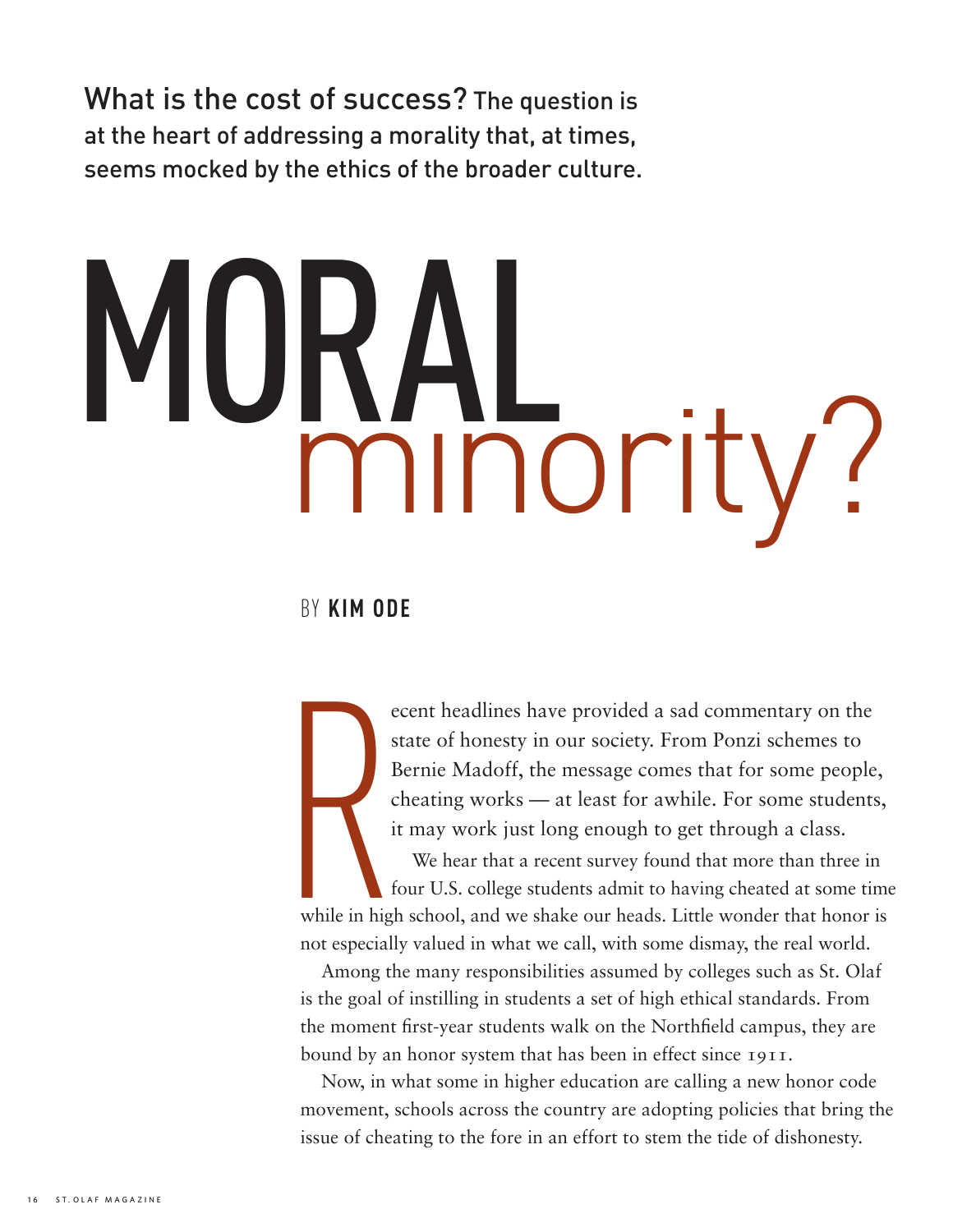

"It's hard to know if kids are really cheating more than they did before," says Jim May, provost and dean of St. Olaf College. But the national statistics are disturbing, coupled with a sense that some students consider any competitive edge worth the risk.

What is the cost of success? The question is at the heart of addressing a morality that, at times, seems mocked by the ethics of the broader culture.

Carolina, showed that only one in four students at colleges with traditional honor codes reported incidents of cheating on exams. That compares with close to half of students reporting in incidents at colleges with no honor codes.

However encouraging those reports are, the reality is that, given the opportunity, some students will take whatever advantage they can, perhaps not grasping the ethical implications of their action.

The college's honor code is a two-part model of ethical behavior. St. Olaf students not only pledge that they will not cheat during a test, but also that they will not tolerate others' dishonesty.

"It's a two-way street," says Hal Halvorson '11, who will serve this year as president of the St. Olaf Honor Council, a student-run group that fields all reports of cheating during exams. More to the point, it's a self-policed policy; professors

## Competitive pressures are one thing, but professors and administrators note another equally powerful influence: technology.

"Yet if any place should have an honor code, it should be a place like St. Olaf," May says. "We have a moral obligation to our fellow human beings because of the bond we all share through our creation in the image of our Creator."

Honor codes appear to have an impact on students. A survey by the Center for Academic Integrity in Clemson, South

Greg Kneser, dean of students, says that administrators and professors consider cheating "a burning issue. But I'm not sure the students always get that."

Although the St. Olaf honor code has been in effect for 100 years, the issues of honor, ethics, and moral responsibility have been at the core of the college's mission since its founding in 1874.

routinely leave the classroom during exams.

"It holds students accountable and says that honor is virtue," Halvorson says. While in high school in Spokane, Washington, Halvorson had been involved in a student– faculty "disciplinary" council. That St.Olaf uses the word "honor" to describe a similar group "makes it more personal," Halvorson says. "It's more profound."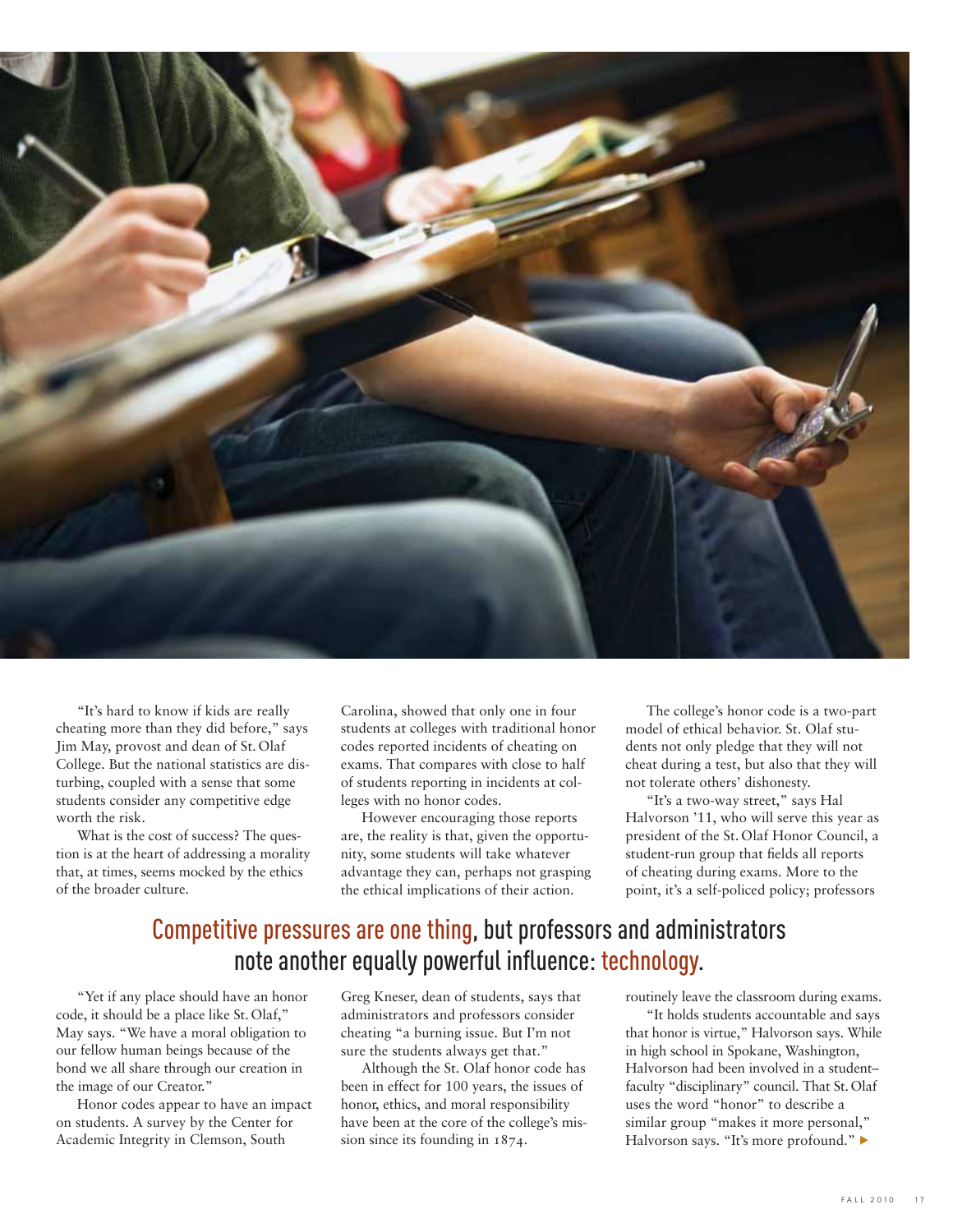*"I pledge my honor that I have neither given nor received assistance, and that I have seen no dishonest work."*

his statement, taken from the S<br>Olaf Honor Code, is on the co<br>of each blue book exam. Befor<br>leaving the classroom,<br>professors routinely pause first<br>to write "Pledge" on the board as a his statement, taken from the St. Olaf Honor Code, is on the cover of each blue book exam. Before leaving the classroom, professors routinely pause first reminder that students need to sign off on the statement before handing in their exams. If a student doesn't sign the pledge, the professor first determines if the student simply forgot or if the absence of a signature was intentional. If intentional, the matter goes to the Honor Council, which investigates if the student witnessed a violation. If there was an incident of cheating, then the accused student is interviewed.

Halvorson notes that the council doesn't use the word "guilty;" instead, students are found "responsible for violating the honor code." As with the case of calling something a matter of "discipline" or "honor," the phrase is a fine point of language emphasizing that cheating is a choice someone makes.

A common consequence for violating the code is being given a "zero" for

to be a doctor, he said, cheating to get through a course can, for a future patient, "become a life or death issue."

As more schools across the country are adopting honor codes, many are using what are known as "modified" codes, in which students only pledge that they themselves will not cheat. They need not report others' behavior, as the St.Olaf pledge asks.

"When we've had these philosophical discussions, I think of the people at Enron and in the Petters organization," says Kneser, noting the Texas corporation whose accounting fraud cost employees and stockholders billions, and Minnesota businessman Tom Petters, recently sentenced to fifty years in prison for overseeing a Ponzi scheme.

"People saw illegal behavior going on and said nothing, which caused real harm to others," Kneser says. "There's no shortage of dishonest people who choose to say nothing, that being [the] acceptable behavior within that organization.

"But we're saying that part of being a person of integrity means you step up and you say that isn't right. The world would be a better place if we all held each other accountable."

essential, aspects of life. According to the university Web site, in 1840 the school began reining in the behavior of its students, most of whom came from privileged backgrounds. One student, apparently resentful of such boundaries, shot and killed a popular professor of law. Stunned students agreed to report misbehavior among themselves. The faculty, in turn, agreed to trust students when they pledged they had "neither received nor given assistance" on exams.

Today, more than half of college students surveyed admit to at least one serious incident of cheating within the past year, and two in three acknowledge that their behavior may have entered an ethically gray area, according to the Center for Academic Integrity. But cheating isn't a tactic that students suddenly decide to employ once they arrive at college.

Writing in *Inside Higher Ed*, educators Donald McCabe and Gary Pavela state, "Unfortunately, it appears many students view high school as simply an annoying obstacle on the way to college, a place where they learn little of value, where teachers are unreasonable or unfair, and where, since "everyone

## "The borrowing of an idea doesn't undermine my respect for the idea, as long as you note that it's borrowed." PHILOSOPHY PROFESSOR ED LANGERAK

the exam or a portion of the exam. Repeated incidents may result in a student being expelled, although Halvorson says he can't recall such a serious conclusion during his three years on the council.

"But there are big implications that we try to keep sight of," Halvorson says. What if failing a test means that student will fail the entire course? What if he or she may not be able to afford to take the class again? What if a grade of zero would keep them from getting into medical school?

"We understand that students make mistakes, and we tend to be forgiving," he says. "We're all learning, and we try to be a safety net for students before they enter the real world."

Having said that, though, Halvorson notes that cheating is more than an issue of being able to sleep well at night. In the case of someone training

 $\prod_{\substack{\text{in }T/7}}$ onor codes have been part of American higher education almost as long as there's been a United States. Thomas Jefferson, serving as governor of Virginia in 1779, oversaw the establishment of an honor code policed by the students at his alma mater, the College of William & Mary.

Honor codes spread throughout colleges and universities along the Eastern seaboard, and most were rooted in the precepts of intellectual honesty. Some codes, though, delved into other aspects of human behavior, such as pledging not to smoke, cheat at cards, or insult ladies, according to a history of codes published in the *University of Virginia Magazine*.

The story of how Virginia got its honor code speaks to how such codes, while most often played out in the classroom, apply to broader, even

else" is cheating, they have no choice but to do the same to remain competitive. And there is growing evidence many students take these habits with them to college."

Competitive pressures are one thing, but professors and administrators note another equally powerful influence: technology. This poses a new wrinkle in the fabric of ethical behavior because it is rarely an issue on exams, but rather with term papers and group work, which, technically, are not covered by St. Olaf's 100-year-old honor code.

"The advent of the Internet has made plagiarism wildly easy," Kneser says. "Students may come in with almost no appreciation of what's appropriate and what's not. It becomes a question of informational literacy: How do you evaluate the information you get? What is honest work?"